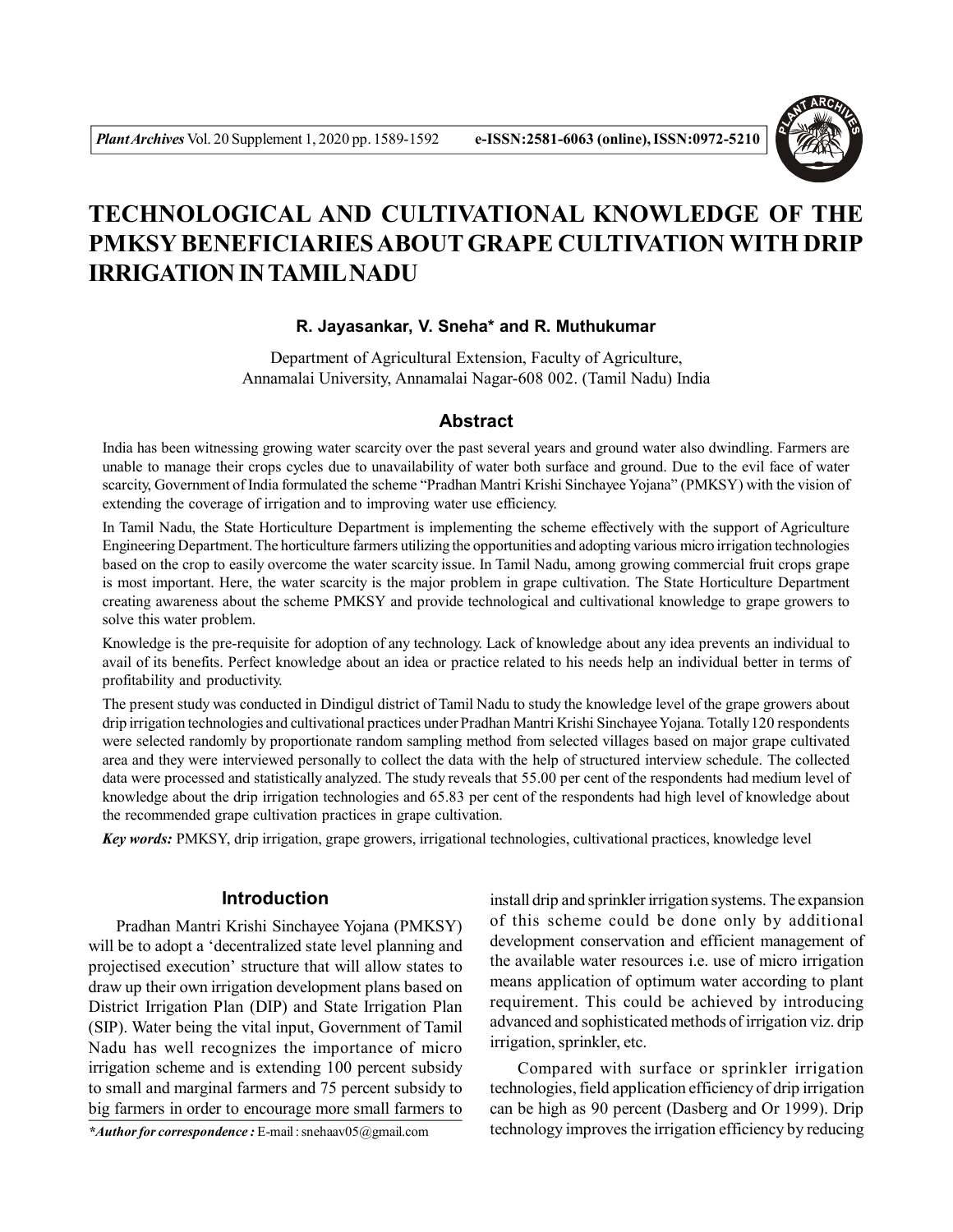evaporation from the soil surface, reducing or eliminating runoff and deep percolation, and eliminating the need to drastically over-irrigate some parts of the field to compensate for uneven water application (Schwankl *et al.,* 1996).

Grapes are one of the oldest utilized fruit crops in India. In India, among growing commercial fruit crops grape is most important. It occupies 1.14 percent of the total area of cultivation with 2.56 percent of the total production of fruits. India's share in the global production of grapes is 2.8 percent. Sub-tropical regions such as Delhi, Meerut district of Uttar Pradesh, Hisar and Jind district of Haryana, Bhatinda, Ferozpur, Gurdaspur districts of Punjab , Hot tropical region such as Nashik, Sangli, Solapur, Pune, Satara, Latur and Osmanabad districts in Maharashtra, Hyderabad, Ranga Reddy, Mahbubnagar, Anantapur and Medak districts of Andhra Pradesh and Telangana, Bijapur, Bagalkot, Belgaum, Gulbera districts of Northern Karnataka and mild tropical region such as Bangalore and Kolar districts in Karnataka, Chitoor district of Andhra Pradesh and Coimbatore, Dindigul, Theni and Madurai districts of Tamil Nadu covered by the grape cultivation.

As agriculture in India suffers from many problems such as drought, water scarcity, flood, climate change etc. The grape growers are also facing many problems especially due to water scarcity which leads to decline in the area and production of crops. Many grapes farmers changed to the cultivation of Scarlet gourds due to the water scarcity. Pradhan Mantri Krishi Sinchayee Yojana (PMKSY) helps the farmers to overcome these water scarcity problems. For those grapes farmers who got 100 percent subsidy and put drip irrigation in their field, it gives them a good return on their investment. This is the reason that the Government and the Horticulture Department are encouraging farmers to go for grape cultivation with the usage of PMKSY scheme. This has resulted in bringing more and more areas under grape cultivation and thereby increasing the production of grapes.

Knowledge is generally understood as an ultimate acquaintance of an individual with facts. Bloom *et al.,*

**Table 1:** Distribution of the respondents according to their overall knowledge level about the recommended drip irrigation technologies (n=120).

| Sl. No. | Category | <b>Number</b> | Percent |
|---------|----------|---------------|---------|
|         | Low      | 18            | 15.00   |
|         | Medium   |               | 55.00   |
|         | High     | 36            | 30.00   |
|         | Total    |               |         |

(1956) defined knowledge as those behaviour and test situation which emphasized the remembering either by recognition or recall ideas, materials and phenomena. Keeping this in view, the present study has been made to know the knowledge level of grape growers about drip irrigation technologies and cultivational practices under PMKSY programme.

#### **Materials and Methods**

In Dindigul district (Tamil Nadu), Attur block was selected for the study, as it has the maximum area under grapes cultivation under drip irrigation when compared to other blocks. 120 respondents were identified from selected villages by using the proportionate random sampling technique. The data were collected from the respondents with the help of well structured and pre tested interview schedule. The statistical tools used in the study were percentage analysis and mean percentage score. Totally fifteen items of drip irrigation technology and sixteen cultivational practices were selected for the study.

#### **Results and Discussion**

Knowledge is the human faculty resulting from the interpreted information. It helps to understanding the various technology involves in this drip irrigation scheme. The real knowledge is the foundation on which effective decisions are made. Hence to accept and adopt the new technologies, farmers need enough knowledge about that technology. Hence the knowledge levels of the respondents both drip irrigation technology and cultivational practices under PMKSY were studied and the salient findings are presented.

#### **I. Over all knowledge level of the respondents about the drip irrigation technologies**

The result on distribution of respondents according to their overall knowledge level on drip irrigation technologies are presented in Table 1.

The results in Table 1 show that 55.00 percent of the respondents had medium level of knowledge about the drip irrigation technologies in grape cultivation followed by high (30.00 percent) and low (15.00 percent) levels. This may be due to their educational status, frequent contact with extension agency and the Officials of the State Department of Horticulture. This finding is in accordance with the findings of Jitendra Patidar (2015)

## **II. Technology wise knowledge level of the respondents about the recommended drip irrigation system**

In order to obtain detailed and in-depth idea and facts about knowledge level of the respondents, a technology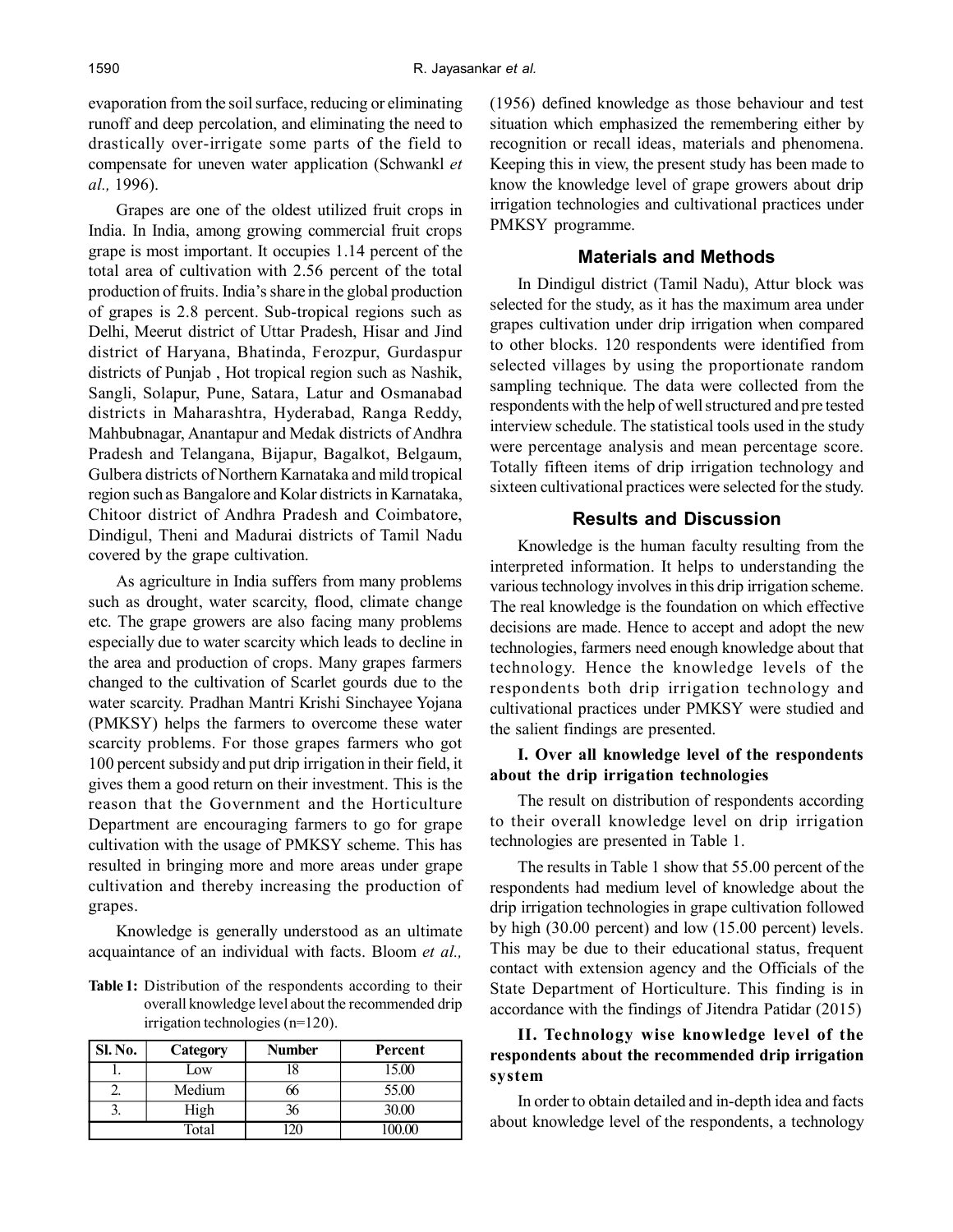|                   | Sl.No. Recommended items                     | Percent |
|-------------------|----------------------------------------------|---------|
| 1.                | Suitable irrigation system for water         |         |
|                   | scarcity area                                | 100.00  |
| 2.                | Advantages of fertigation                    | 79.30   |
| 3.                | Fertilizers recommended for fertigation      | 52.30   |
| 4.                | Quantity of fertilizers used for fertigation | 53.00   |
| 5.                | Use of pressure gauge                        | 54.30   |
| 6.                | Acid treatment for cleaning the emitters     | 42.00   |
| 7.                | Manual cleaning of lateral lines per year    | 75.00   |
| 8.                | Reasons for lateral line removals while      | 100.00  |
|                   | ploughing                                    |         |
| 9.                | Spacing for emitters                         | 100.00  |
| 10.               | Major components in drip irrigation          | 76.00   |
|                   | system                                       |         |
| $\overline{11}$ . | Drip irrigation interval                     | 100.00  |
| 12.               | Usage of filtration system                   | 95.60   |
| 13.               | Cleaning technique for filters               | 82.20   |
| 14.               | Prevention methods from damage               | 87.30   |
| 15.               | Knowledge about appropriate guidelines       |         |
|                   | before installation of drip system           | 92.20   |

**Table 2:** Technology wise knowledge level of the respondents about the drip irrigation system (n=120).

wise knowledge level of the respondents was worked out. The percentage wise knowledge of respondent about drip irrigation technologies in grape cultivation are presented in Table 2.

It is interesting to note from the Table 2 that out of fifteen technologies in drip irrigation system, the cent per cent of the respondents were found to be knowledge on four technologies *viz.,* 'Suitable irrigation system for water scarcity area', 'Drip irrigation interval', 'Spacing for emitters' and 'Reasons for lateral line removals while ploughing'. Further it could be observed more than ninety per cent of the respondents had knowledge on 'Usage of filtration system' (95.60 percent) and 'Knowledge about appropriate guidelines before installation of drip system' (92.20 percent).

More than three fourth of the respondents had knowledge on, 'Prevention methods from damage' (87.30 percent), 'Cleaning technique for filters' (82.20 percent), 'Advantages of fertigation' (79.30 percent), 'Major components in drip irrigation system' (76.00 percent) and

**Table 3:** Distribution of the respondents according to their overall knowledge level about the recommended cultivation practices in grapes (n=120).

| Sl. No. | Category     | <b>Number</b> | Percent |
|---------|--------------|---------------|---------|
|         | Low          | l8            | 15.00   |
|         | Medium       |               | 19.17   |
|         | High         | 74            | 65.83   |
|         | <b>Total</b> | 120           | 100.00  |

'Manual cleaning of lateral lines per year' (75.00 percent).

More than fifty percent of the respondents had knowledge on 'Use of pressure gauge' (54.30 percent), 'Quantity of fertilizers used for fertigation' (53.00 percent) and 'Fertilizers recommended for fertigation' (52.30 percent). Only 42.00 per cent of the respondents had knowledge about 'Acid treatment for cleaning the emitters'.

This reported that the high and medium level of knowledge about the drip technologies may due to proper training and the awareness given by the Extension Functionaries of State Horticulture Department and also the educational level of the farmers. This finding is in accordance with the finding of Sivapriyan (2018). The low level knowledge on Acid treatment for cleaning the emitters was only due to the lack of interest.

## **III. Over all knowledge level of the respondents about the recommended cultivation practices in grapes**

The results on distribution of respondents according to their overall knowledge level on the recommended grape cultivation practices are presented in Table 3.

The results in Table 3 Shows that, 65.83 percent of the respondents had high level of knowledge about the recommended grape cultivation practices followed by high (19.17 percent) and low (15.00 percent) levels. This may due to their experience in grape cultivation and frequency contact with extension agencies and the Officials of State Horticulture Department. This observation is in agreement with the earlier findings of Dasharath Domani

**Table 4:** Practice wise knowledge level of the respondents in grape cultivation (n=120).

| SI. | <b>Recommended Practices</b>    | <b>Mean Perce-</b> |
|-----|---------------------------------|--------------------|
| No. |                                 | ntage Score        |
| 1.  | Varieties                       | 100.00             |
| 2.  | Field preparations              | 98.00              |
| 3.  | Recommended age of Stem cutting | 93.20              |
| 4.  | Planting                        | 100.00             |
| 5.  | Spacing                         | 100.00             |
| 6.  | Irrigation management           | 100.00             |
| 7.  | Fertigation                     | 43.20              |
| 8.  | Manures and fertilizers         | 88.30              |
| 9.  | Training                        | 77.20              |
| 10. | Pruning                         | 100.00             |
| 11. | Pest management                 | 86.40              |
| 12. | Disease management              | 92.50              |
| 13. | Special practices               | 89.60              |
| 14. | Weed management                 | 94.00              |
| 15. | Ripening                        | 40.00              |
| 16. | Harvesting                      | 100.00             |